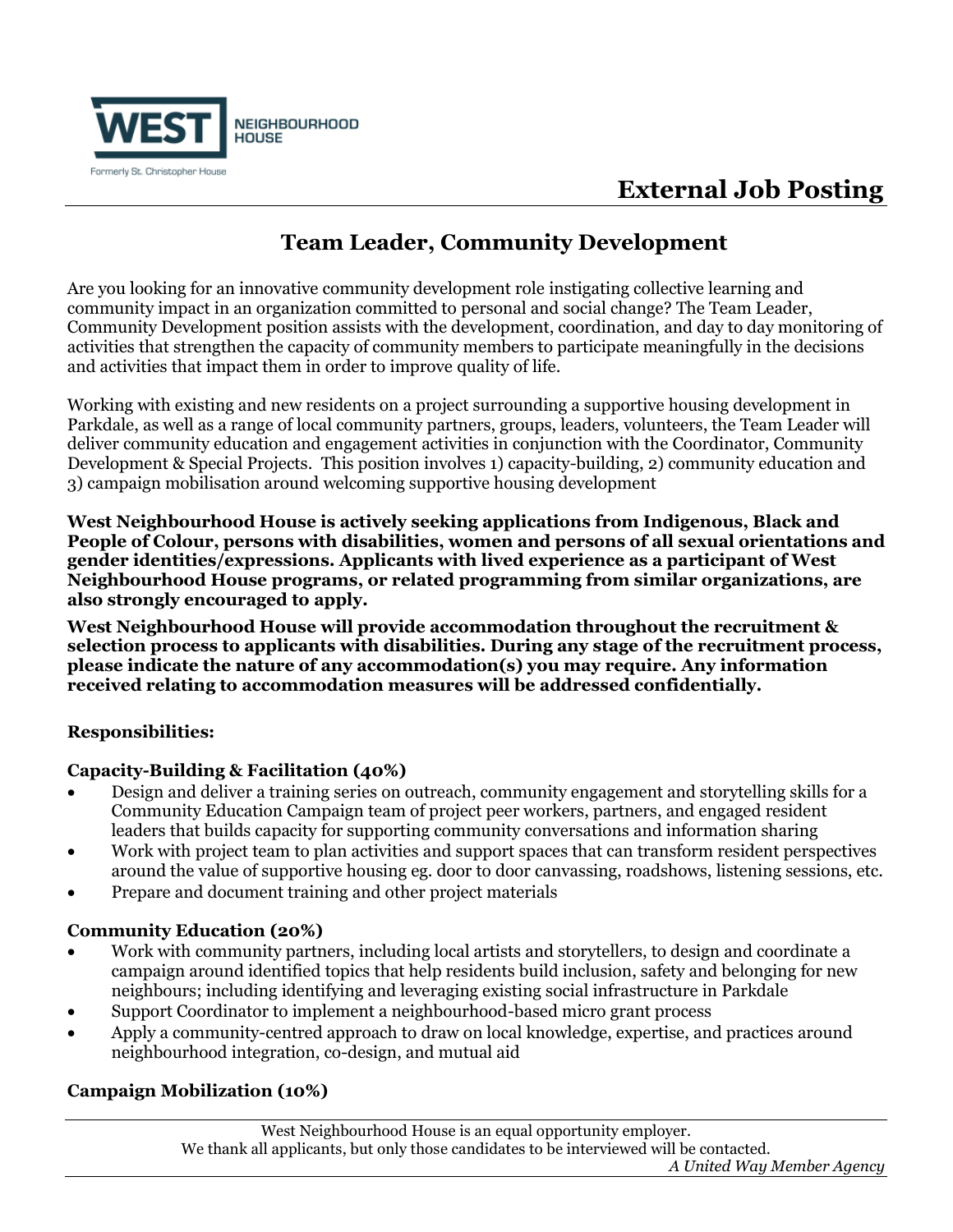

# **External Job Posting**

- Plan and utilise effective networking, relationship-building and outreach strategies to attract a diverse range of residents
- Represent the project as appropriate with local parents, resident groups and networks, schools, businesses, partnerships and community fora (e.g. committees, planning sessions, workgroups, etc)
- Work with project team to maintain up to date knowledge of local issues and relevant community resources available within and near Parkdale (eg. employment, housing, recreation, wellbeing, etc.)
- Draft informational, campaign and/or promotional content; contribute to design of visually attractive, accessible project materials and formats

## **General/ Administration (25%)**

- Work in conjunction with the Program Coordinator in the development, implementation, monitoring and evaluation of activities and program directions that meet the needs of local community members.
- Support the operations and activities of the project team. This involves planning, staff scheduling, resolution of day-to-day issues and problem-solving, as well as day-to-day administration.
- Maintain project records, collect data and compile various statistics and records.
- Support internal and external email/phone-based communication in a timely, efficient manner with project team, partners and local stakeholders

## **Other (5%)**

• Participate as a member of West Neighbourhood House, including in-House committees, initiatives and activities; including contributing to opportunities for staff to exchange information, co-ordinate or develop responses as part of organisational Diversity, Equity, and Inclusion plan

## **Qualifications:**

- Knowledge of groups, networks and tables in Parkdale; actively participating in one is an asset
- Understanding of housing precarity experienced by Black and Indigenous community members
- Understanding of supportive housing issues such as tenant rights, affordability, health care, etc.; including some knowledge of wider housing stabilisation policy and population health frameworks
- Demonstrated leadership skills within a team; including ability to train, support, and motivate peer workers, volunteers, and local leaders
- Excellent administrative skills including managing petty cash and supplies, documentation, developing and maintaining data management processes relevant to project reporting
- Strong ability to use database, spreadsheet and word processing software in a Windows environment
- Strong written/oral communication skills; a second language relevant to the community is an asset
- Excellent group facilitation skills
- Demonstrated ability to support one-on-one connections in community and/or arts-based settings
- Able to travel around and work out of Parkdale; as well as remotely
- Ability to work a flexible schedule and evenings and weekends as needed
- Demonstrated understanding of anti-oppression frameworks, including engaging in critical, selfreflective/reflexive, and compassionate praxis